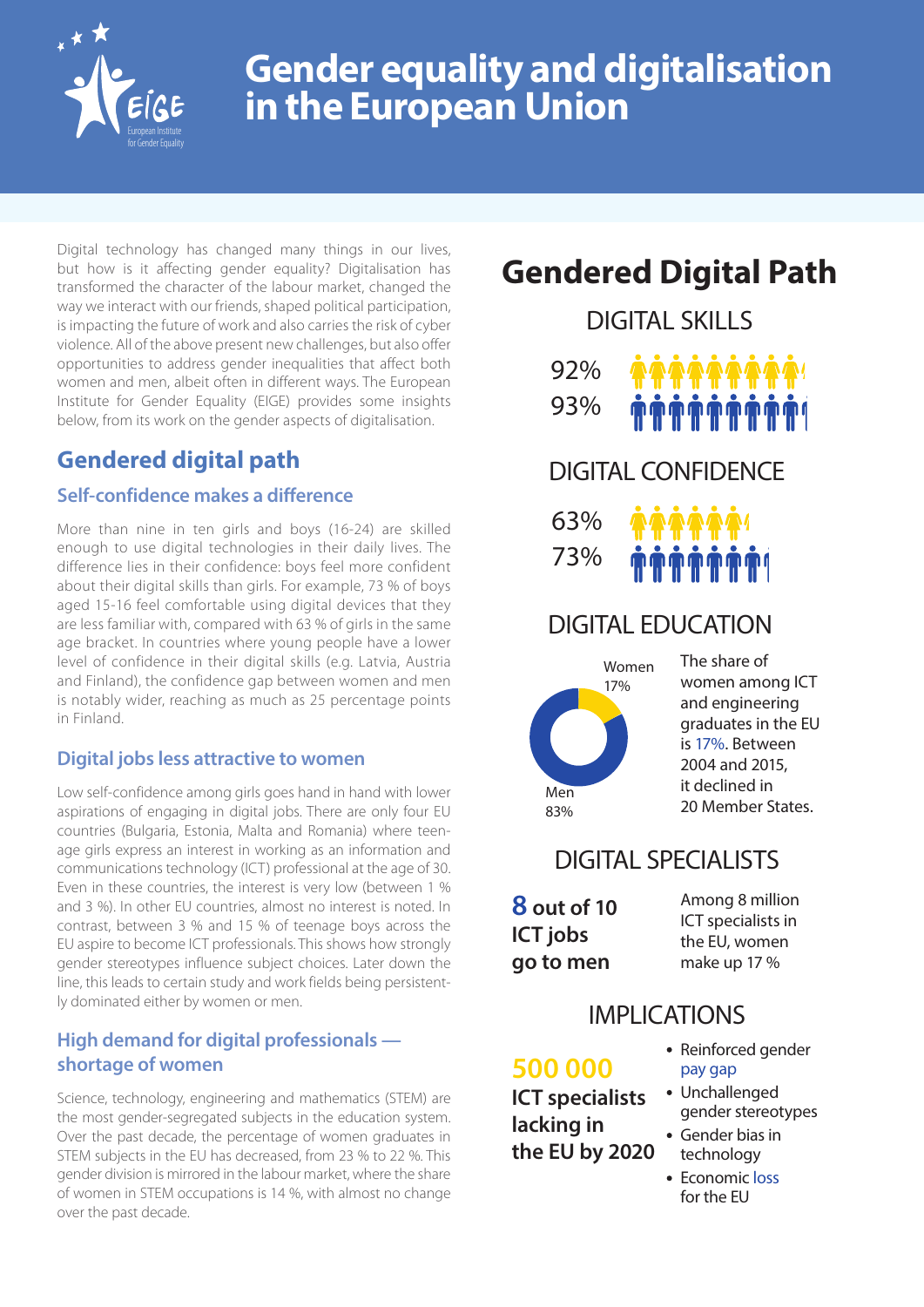

In the area of ICT, only a fraction of women´s potential is being used. Despite the high demand for ICT specialists within the EU, women comprise a mere 17 % of the 8 million ICT specialists working in the EU today. With the EU expecting a shortage of more than 500 thousand ICT specialists by 2020, this will be a challenge for the future.

One of the barriers to getting more women applying for ICT jobs is male-dominated workplaces, where women struggle to find their place. Among ICT specialists, men are less likely to work under female supervision than women. More women than men are in offices with about roughly equal numbers of women and men (Figure 1). This suggests that women ICT specialists are not just in any workplace, but in those where there are more women. These gender divisions across ICT workplaces indicate that a women's ability to enter and stay in ICT jobs is quite dependent on the critical mass of women who are already there.

#### **Digital jobs offer a chance for better work–life balance**

Jobs in ICT generally offer favourable working conditions, especially in terms of quality of work and time arrangements that contribute to work–life balance. When compared to women in health professions, for example, women in ICT jobs find themselves in a potentially better physical and social environment: both women and men working in ICT have greater autonomy to decide their working hours than those working in health professions, for example, and the majority of ICT workers feel that their work hours complement their family or social commitments.

#### **Implications of the gender divide**

Gender segregation is one of the main factors that contributes to the gender pay gap in the EU. ICT is one of the highest

paying sectors. On average, women in ICT are better-paid than women in other professions. The difference in monthly earnings between women and men is lower among ICT specialists (13 %) when compared to health professionals (26 %), or all other employees (33 %).

While male domination in STEM jobs, and, in particular ICT, is a consequence of gender stereotyping, it further reinforces ideas about femininity and masculinity, and the roles of women and men within society. Furthermore, the lack of women in science and technology development exacerbates gender bias in technology itself.

*EIGE's research shows that narrowing the gender gap in STEM education would lead to economic growth, with more jobs (up to 1.2 million by 2050) and increased GDP over the long-term (up to EUR 820 billion by 2050). It is anticipated that the new STEM jobs will produce a great deal of work and be well-paid, resulting in improved EU competitiveness and a gradual closure of the gender pay gap.*

#### **Gendered digital spaces**

#### **Gender norms are alive and well online**

Digital platforms are spaces of empowerment and identity formation, but also of self-monitoring. For girls, social media can make them feel as though they are under constant surveillance, and that they need to 'work hard' to show that they are constantly beautiful, slim, young, attractive and present in the digital space. This is demonstrated by young women's online behaviour and especially by the frequency with which they upload self-created content, notably pictures.



#### **Figure 1. The gender composition of the workplaces of ICT specialists within the EU-28 (20-64, %, 2015)**

*Source:* EIGE's calculation based on 2015 microdata from the European Working Conditions Survey.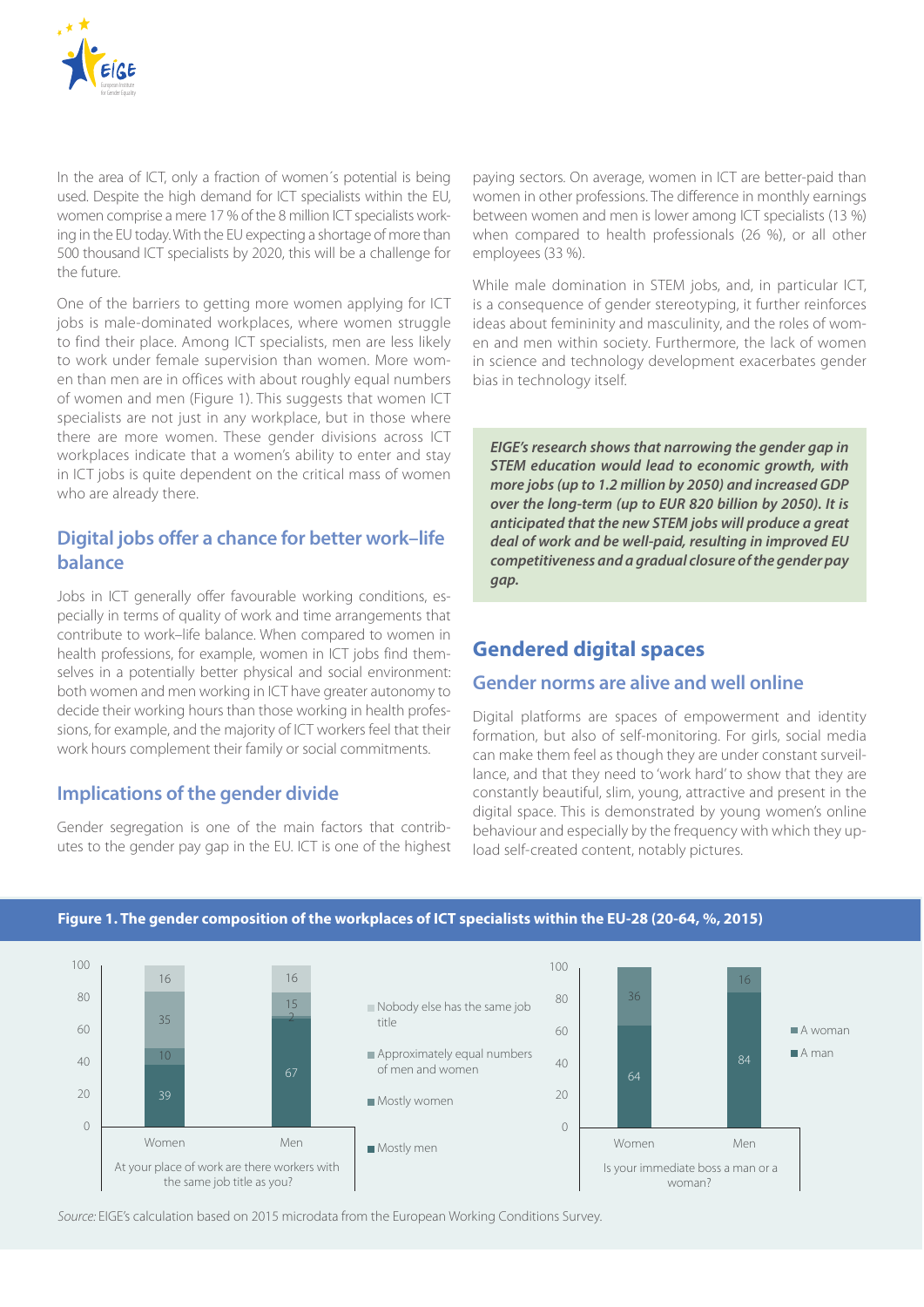

Boys also face challenges online. Findings from EIGE's focus groups in 10 Member States indicate some boys may overestimate their own ability to handle problems online, and are less prepared than girls to seek and accept help. This is related to the stereotypical expectation that boys should 'man up'. The virtual environment also magnifies gender stereotypes and reinforces 'toxic masculinity', especially in games where men´s aggressive behaviour is tolerated and women are objectified and sexualised. This is important to take into consideration, as almost half of boys aged 15 play collaborative games online every day (Organisation for Economic Co-operation and Development).

#### **No place to hide from cyber violence**

For young people, aggressive behaviour online is expected and becoming normalised. 12 % of 15-year-old girls have been cyberbullied by messages at least once, compared to 7 % of boys. As a result, young people have developed pre-emptive and responsive coping strategies when it comes to their behaviour in digital spaces. Girls and young women, in particular, restrict what they express online, for fear of cyberaggression, sexualised cyberbullying, gossip and hateful comments. For boys, the tendency seems to be to ignore and minimise the abuse experienced.

*'I'm too frightened to express my opinions online. I keep them to myself because I know that there will always be someone out there who won't like what I post.'* **(girl, aged 15, Sweden)**

#### **Technology boosts active citizenship**

Today's young people are the most active users of the internet and social media and are among the highest consumers of online news. This level of access to information, exposure to different perspectives and involvement in societal debates can

be a powerful enabler of active involvement in public life and citizenship. However, young women's access to information and their significant use of social media networks does not necessarily lead to their active participation in civil or political life. This is the result of the careful self-monitoring of their online profiles to ensure that they align with traditional ideas about appropriate behaviour for young women.

Young people think that discussions about digitalisation focus largely on risks, leading to restrictive and prohibitive conclusions. They think that internet safety messaging should focus on empowerment and responsible online behaviour, rather than restrictions. Allowing girls and young women to access the opportunities offered by digital spaces in full, in terms of learning, exposure to political ideas, debate, mobilisation and activism would help to boost the number of future women leaders and close gender gaps in decision-making, particularly in the political arena.

#### **How can policymakers improve the situation?**

- The EU would benefit from a strengthened gender perspective in all its digitalisation policies.
- Gender equality needs to become a consistent and structural part of future EU youth strategy and policies.
- Closing the digital skills gender gap would address the bottlenecks in the labour market, increase competitiveness of the EU and reduce socioeconomic inequalities.
- Policies targeting gender gaps in self-confidence in digital skills would increase the relevance of education outcomes and contribute to economic growth.
- Promoting positive gender norms offline and online would support young women's full participation in digital spaces.
- Civil society organisations, in particular youth and women's organisations, supported by adequate resources, would